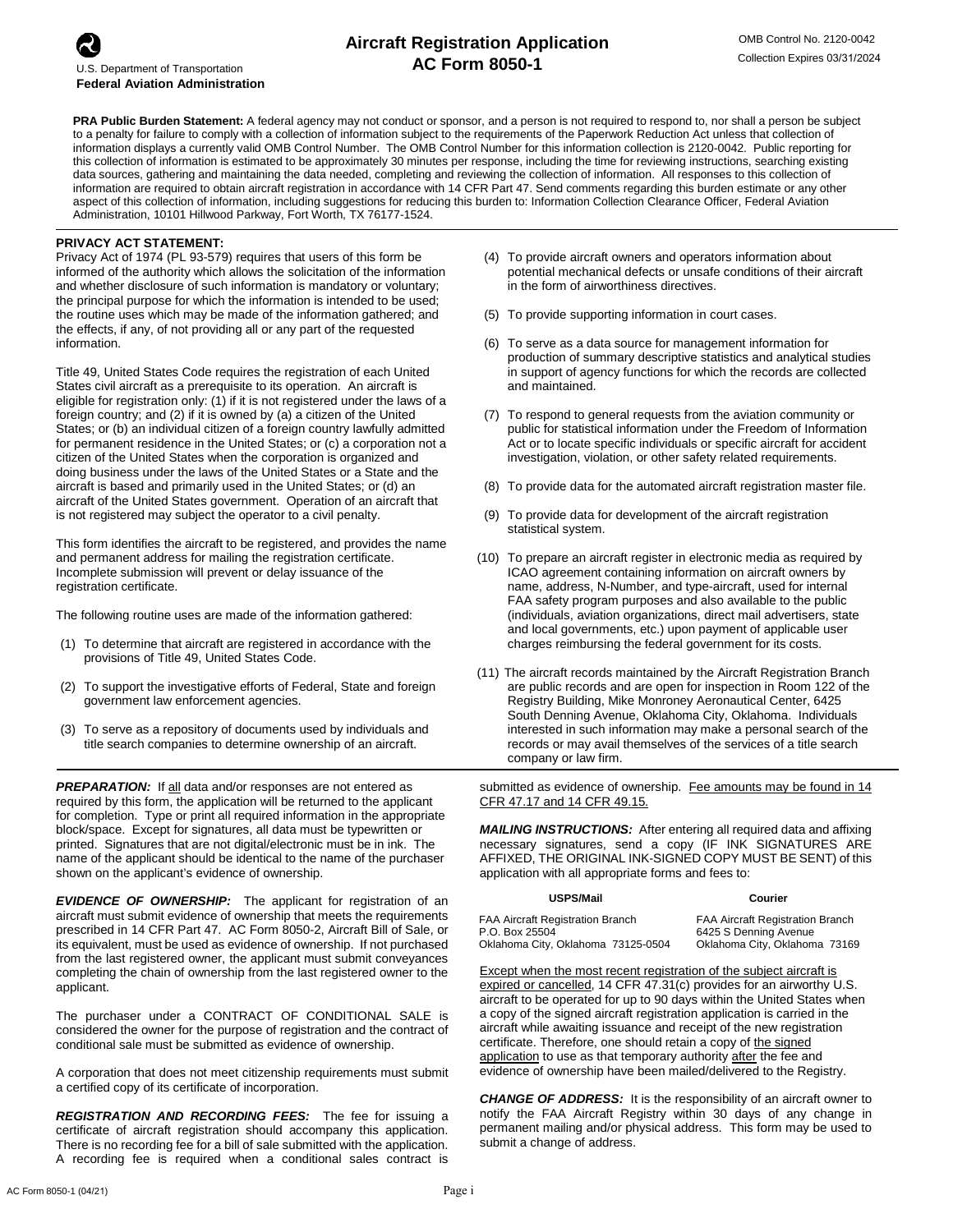## **UNITED STATES OF AMERICA – DEPARTMENT OF TRANSPORTATION FEDERAL AVIATION ADMINISTRATION – MIKE MONRONEY AERONAUTICAL CENTER**

## **AIRCRAFT REGISTRATION APPLICATION**

| 1)                                                                                                                                                                                                                                                                                                                                                                                                                                                                                                                                                                                                                                                                                                                                                                                                                                                                                                                                                                                                                                                                                                                                                                              | <b>UNITED STATES</b><br>N<br><b>REGISTRATION</b><br><b>NUMBER</b>                                                                                                                                                                                                                                                                                                                                                                                                                                                                             | 4) TYPE OF REGISTRATION                                    | □<br>ப                                  | 1. Individual<br>2. Partnership<br>3. Corporation                                                       |  |  |  |
|---------------------------------------------------------------------------------------------------------------------------------------------------------------------------------------------------------------------------------------------------------------------------------------------------------------------------------------------------------------------------------------------------------------------------------------------------------------------------------------------------------------------------------------------------------------------------------------------------------------------------------------------------------------------------------------------------------------------------------------------------------------------------------------------------------------------------------------------------------------------------------------------------------------------------------------------------------------------------------------------------------------------------------------------------------------------------------------------------------------------------------------------------------------------------------|-----------------------------------------------------------------------------------------------------------------------------------------------------------------------------------------------------------------------------------------------------------------------------------------------------------------------------------------------------------------------------------------------------------------------------------------------------------------------------------------------------------------------------------------------|------------------------------------------------------------|-----------------------------------------|---------------------------------------------------------------------------------------------------------|--|--|--|
| 2)                                                                                                                                                                                                                                                                                                                                                                                                                                                                                                                                                                                                                                                                                                                                                                                                                                                                                                                                                                                                                                                                                                                                                                              | <b>AIRCRAFT</b><br><b>MANUFACTURER</b><br>AND MODEL                                                                                                                                                                                                                                                                                                                                                                                                                                                                                           | 4. Co-Owner<br>5. Government<br>$\Box$<br>(Check one box.) |                                         |                                                                                                         |  |  |  |
| 3)                                                                                                                                                                                                                                                                                                                                                                                                                                                                                                                                                                                                                                                                                                                                                                                                                                                                                                                                                                                                                                                                                                                                                                              | AIRCRAFT<br><b>SERIAL</b><br><b>NUMBER</b>                                                                                                                                                                                                                                                                                                                                                                                                                                                                                                    |                                                            | $\Box$<br>$\overline{\phantom{a}}$<br>г | 7. Limited Liability Company (LLC)<br>8. Non-Citizen Corporation<br>9. Non-Citizen Corporation Co-Owner |  |  |  |
| 5)                                                                                                                                                                                                                                                                                                                                                                                                                                                                                                                                                                                                                                                                                                                                                                                                                                                                                                                                                                                                                                                                                                                                                                              | NAME(S) OF APPLICANT(S) [Person(s) shown on evidence of ownership. If individual, give last name, first name and middle initial.]                                                                                                                                                                                                                                                                                                                                                                                                             |                                                            |                                         |                                                                                                         |  |  |  |
|                                                                                                                                                                                                                                                                                                                                                                                                                                                                                                                                                                                                                                                                                                                                                                                                                                                                                                                                                                                                                                                                                                                                                                                 |                                                                                                                                                                                                                                                                                                                                                                                                                                                                                                                                               |                                                            |                                         |                                                                                                         |  |  |  |
| 6)                                                                                                                                                                                                                                                                                                                                                                                                                                                                                                                                                                                                                                                                                                                                                                                                                                                                                                                                                                                                                                                                                                                                                                              | TELEPHONE NUMBER:                                                                                                                                                                                                                                                                                                                                                                                                                                                                                                                             |                                                            |                                         |                                                                                                         |  |  |  |
| 7)                                                                                                                                                                                                                                                                                                                                                                                                                                                                                                                                                                                                                                                                                                                                                                                                                                                                                                                                                                                                                                                                                                                                                                              | MAILING ADDRESS (Permanent mailing address for first applicant on list.)                                                                                                                                                                                                                                                                                                                                                                                                                                                                      |                                                            |                                         |                                                                                                         |  |  |  |
|                                                                                                                                                                                                                                                                                                                                                                                                                                                                                                                                                                                                                                                                                                                                                                                                                                                                                                                                                                                                                                                                                                                                                                                 | NUMBER AND STREET:                                                                                                                                                                                                                                                                                                                                                                                                                                                                                                                            |                                                            |                                         |                                                                                                         |  |  |  |
|                                                                                                                                                                                                                                                                                                                                                                                                                                                                                                                                                                                                                                                                                                                                                                                                                                                                                                                                                                                                                                                                                                                                                                                 | $P.0. BOX$ <b>Example 2.1 and 2.1 and 2.1 and 2.1 and 2.1 and 2.1 and 2.1 and 2.1 and 2.1 and 2.1 and 2.1 and 2.1 and 2.1 and 2.1 and 2.1 and 2.1 and 2.1 and 2.1 and 2.1 and 2.1 and 2.1 and 2.1 and 2.1 and 2.1 and 2.1 and 2.1</b><br><b>RURAL ROUTE:</b>                                                                                                                                                                                                                                                                                  |                                                            |                                         |                                                                                                         |  |  |  |
|                                                                                                                                                                                                                                                                                                                                                                                                                                                                                                                                                                                                                                                                                                                                                                                                                                                                                                                                                                                                                                                                                                                                                                                 |                                                                                                                                                                                                                                                                                                                                                                                                                                                                                                                                               |                                                            |                                         |                                                                                                         |  |  |  |
| 8)                                                                                                                                                                                                                                                                                                                                                                                                                                                                                                                                                                                                                                                                                                                                                                                                                                                                                                                                                                                                                                                                                                                                                                              | PHYSICAL ADDRESS/LOCATION IF PO BOX, MAIL DROP OR RURAL ROUTE BOX USED FOR MAILING ADDRESS                                                                                                                                                                                                                                                                                                                                                                                                                                                    |                                                            |                                         |                                                                                                         |  |  |  |
|                                                                                                                                                                                                                                                                                                                                                                                                                                                                                                                                                                                                                                                                                                                                                                                                                                                                                                                                                                                                                                                                                                                                                                                 | NUMBER AND STREET:<br><b>DESCRIPTION OF</b><br>LOCATION:                                                                                                                                                                                                                                                                                                                                                                                                                                                                                      |                                                            |                                         |                                                                                                         |  |  |  |
|                                                                                                                                                                                                                                                                                                                                                                                                                                                                                                                                                                                                                                                                                                                                                                                                                                                                                                                                                                                                                                                                                                                                                                                 |                                                                                                                                                                                                                                                                                                                                                                                                                                                                                                                                               |                                                            |                                         |                                                                                                         |  |  |  |
|                                                                                                                                                                                                                                                                                                                                                                                                                                                                                                                                                                                                                                                                                                                                                                                                                                                                                                                                                                                                                                                                                                                                                                                 | CHECK HERE IF YOU ARE ONLY REPORTING A CHANGE OF ADDRESS<br>9)                                                                                                                                                                                                                                                                                                                                                                                                                                                                                |                                                            |                                         |                                                                                                         |  |  |  |
|                                                                                                                                                                                                                                                                                                                                                                                                                                                                                                                                                                                                                                                                                                                                                                                                                                                                                                                                                                                                                                                                                                                                                                                 | 10)                                                                                                                                                                                                                                                                                                                                                                                                                                                                                                                                           | <b>CERTIFICATION</b>                                       |                                         |                                                                                                         |  |  |  |
| (1)                                                                                                                                                                                                                                                                                                                                                                                                                                                                                                                                                                                                                                                                                                                                                                                                                                                                                                                                                                                                                                                                                                                                                                             | <b>I/WE CERTIFY:</b><br>That the above aircraft is owned by the undersigned applicant who is: (MUST CHECK AND/OR COMPLETE a, b, c, or d)<br>a. A citizen of the United States as defined by 49 USC 40102(a)(15);<br>b. A resident alien with alien registration (Form 1-551) No.<br>c. A non-citizen corporation organized and doing business under the laws of (state)<br>and said aircraft<br>is based and primarily used in the United States. Records of flight hours are available for inspection at (provide complete physical address) |                                                            |                                         |                                                                                                         |  |  |  |
|                                                                                                                                                                                                                                                                                                                                                                                                                                                                                                                                                                                                                                                                                                                                                                                                                                                                                                                                                                                                                                                                                                                                                                                 | d. A corporation using a voting trust to qualify. Enter name of trustee                                                                                                                                                                                                                                                                                                                                                                                                                                                                       |                                                            |                                         |                                                                                                         |  |  |  |
| (2)<br>(3)                                                                                                                                                                                                                                                                                                                                                                                                                                                                                                                                                                                                                                                                                                                                                                                                                                                                                                                                                                                                                                                                                                                                                                      | If box c or d above is checked, I, the below signed, certify that I am authorized, by the applicant shown above, to sign corporate documents and to<br>seek aircraft registration on behalf of the entity and that I will provide the same authorization if requested;<br>That the aircraft is not registered under the laws of any foreign country; and                                                                                                                                                                                      |                                                            |                                         |                                                                                                         |  |  |  |
|                                                                                                                                                                                                                                                                                                                                                                                                                                                                                                                                                                                                                                                                                                                                                                                                                                                                                                                                                                                                                                                                                                                                                                                 | That legal evidence of ownership is attached or has been filed with the Federal Aviation Administration.                                                                                                                                                                                                                                                                                                                                                                                                                                      |                                                            |                                         |                                                                                                         |  |  |  |
|                                                                                                                                                                                                                                                                                                                                                                                                                                                                                                                                                                                                                                                                                                                                                                                                                                                                                                                                                                                                                                                                                                                                                                                 | ANY AND ALL SIGNATORIES OF THIS APPLICATION MUST READ THE FOLLOWING AND UNDERSTAND THAT, BY APPLYING<br>A SIGNATURE TO THIS DOCUMENT, THEY ARE SUBJECT TO THE REFERENCED STATUTES AND ASSOCIATED PENALTIES.                                                                                                                                                                                                                                                                                                                                   |                                                            |                                         |                                                                                                         |  |  |  |
| I/we hereby certify that the information provided in, and in any attachments to, this application for aircraft registration is true, accurate and correct to the best of my/our<br>knowledge and belief. I/we understand that the FAA administrator will rely on the information I/we provide in determining my/our qualification for aircraft registration. I/we<br>understand that whoever, in any matter within the jurisdiction of any department or agency of the United States, knowingly and willfully falsifies, conceals, or covers up by<br>any trick, scheme, or device any material fact(s), statement(s), representation(s) or entry(ies) may be fined up to \$500,000 or imprisoned for not more than five (5) years or<br>both (18 U.S.C. §§ 1001 and 3571). I/we understand that to knowingly and willfully: a) falsify or conceal a material fact; or b) use a document knowing it contains a false,<br>fictitious or fraudulent statement/entry; or c) provide any inaccurate, false statement/information can subject me to criminal prosecution (49 U.S.C. § 46306), and the<br>registration of the subject aircraft may be delayed, denied and/or revoked. |                                                                                                                                                                                                                                                                                                                                                                                                                                                                                                                                               |                                                            |                                         |                                                                                                         |  |  |  |
| NOTE: If executed for co-ownership, all applicants must sign. Use next page and add page(s) if necessary.                                                                                                                                                                                                                                                                                                                                                                                                                                                                                                                                                                                                                                                                                                                                                                                                                                                                                                                                                                                                                                                                       |                                                                                                                                                                                                                                                                                                                                                                                                                                                                                                                                               |                                                            |                                         |                                                                                                         |  |  |  |
|                                                                                                                                                                                                                                                                                                                                                                                                                                                                                                                                                                                                                                                                                                                                                                                                                                                                                                                                                                                                                                                                                                                                                                                 | SIGNATURE:                                                                                                                                                                                                                                                                                                                                                                                                                                                                                                                                    |                                                            | DATE:                                   |                                                                                                         |  |  |  |
| 11)                                                                                                                                                                                                                                                                                                                                                                                                                                                                                                                                                                                                                                                                                                                                                                                                                                                                                                                                                                                                                                                                                                                                                                             | TYPED/PRINTED<br>NAME:                                                                                                                                                                                                                                                                                                                                                                                                                                                                                                                        | TITLE:                                                     |                                         |                                                                                                         |  |  |  |
|                                                                                                                                                                                                                                                                                                                                                                                                                                                                                                                                                                                                                                                                                                                                                                                                                                                                                                                                                                                                                                                                                                                                                                                 | SIGNATURE:                                                                                                                                                                                                                                                                                                                                                                                                                                                                                                                                    |                                                            | DATE:                                   |                                                                                                         |  |  |  |
| 12)                                                                                                                                                                                                                                                                                                                                                                                                                                                                                                                                                                                                                                                                                                                                                                                                                                                                                                                                                                                                                                                                                                                                                                             | TYPED/PRINTED<br>NAME:                                                                                                                                                                                                                                                                                                                                                                                                                                                                                                                        | TITLE:                                                     |                                         |                                                                                                         |  |  |  |

**NOTE: Except when the most recent registration of the subject aircraft is expired or cancelled, 14 CFR 47.31(c) provides for an airworthy U.S. aircraft to be operated for up to 90 days within the United States when a copy of the signed aircraft registration application is carried in the aircraft while awaiting issuance and receipt of the new registration certificate.**